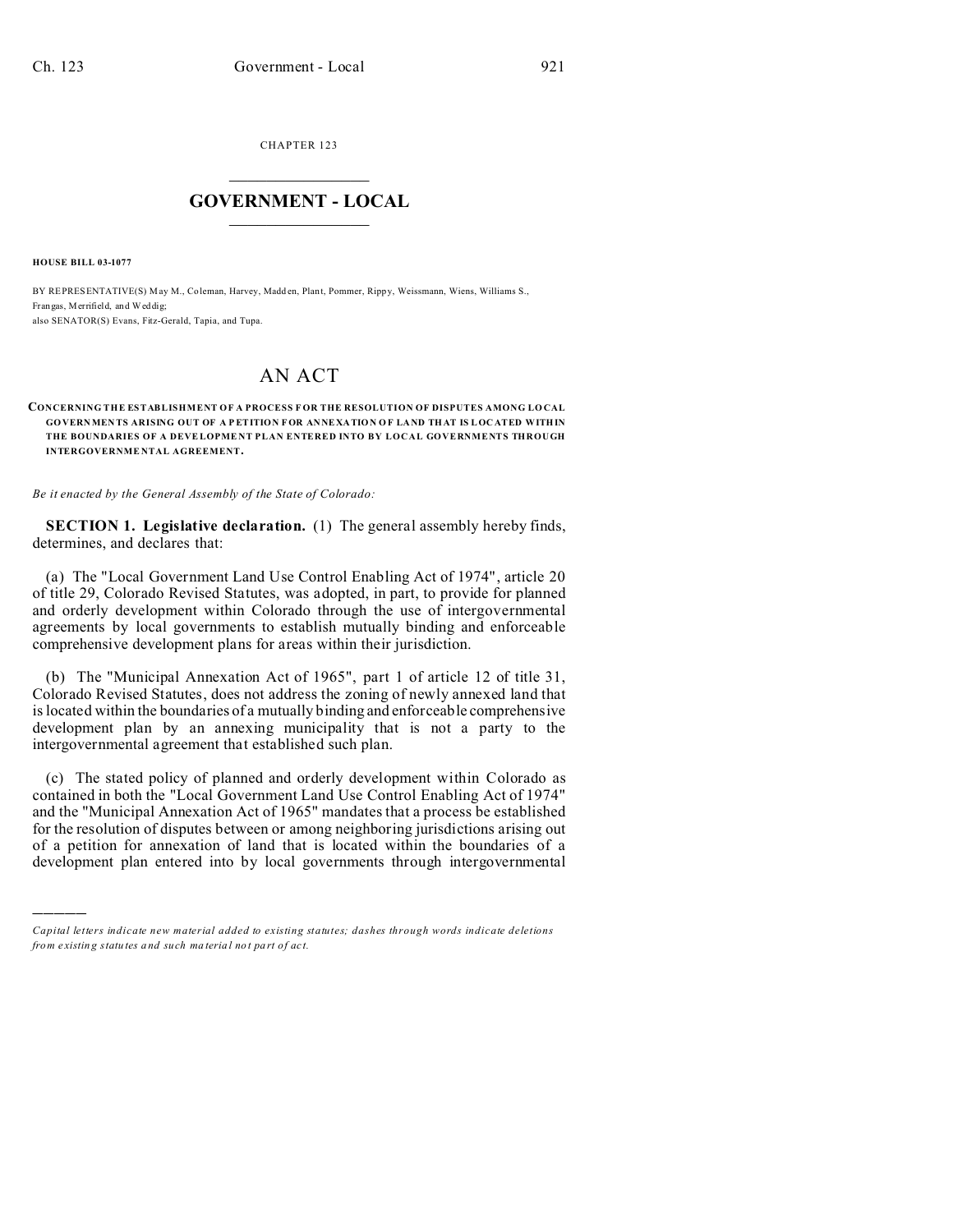agreement.

**SECTION 2.** 24-32-3209 (1), Colorado Revised Statutes, is amended BY THE ADDITION OF A NEW PARAGRAPH to read:

**24-32-3209. Comprehensive planning disputes - development plan disputes - mediation - list of qualified professionals to assist in mediating land use disputes - definitions.** (1) As used in this section, unless the context otherwise requires:

(c.5) "DEVELOPMENT PLAN" MEANS A MUTUALLY BINDING AND ENFORCEABLE DEVELOPMENT PLAN ESTABLISHED PURSUANT TO SECTION 29-20-105 (2), C.R.S., BY INTERGOVERNMENTAL AGREEMENT BETWEEN THE COUNTYOR COUNTIES IN WHICH LAND TO BE ANNEXED IS LOCATED AND A MUNICIPALITY OR BETWEEN ANY TWO OR MORE MUNICIPALITIES LOCATED WITHIN SUCH COUNTY OR COUNTIES.

**SECTION 3.** 24-32-3209 (5), Colorado Revised Statutes, is amended, and the said 24-32-3209 is further amended BY THE ADDITION OF A NEW SUBSECTION, to read:

**24-32-3209. Comprehensive planning disputes - development plan disputes - mediation - list of qualified professionals to assist in mediating land use disputes - definitions.** (2.3) (a) THE PARTIES TO AN INTERGOVERNMENTAL AGREEMENT ESTABLISHING A DEVELOPMENT PLAN SHALL PROVIDE NOTICE AND A COPY OF THE AGREEMENT, TOGETHER WITH A MAP DEMONSTRATING THE TERRITORY COVERED BY THE AGREEMENT, TO EACH NEIGHBORING JURISDICTION.

(b) EACH MUNICIPALITY THAT HAS RECEIVED A PETITION FOR ANNEXATION FILED PURSUANT TO SECTION 31-12-107, C.R.S., WHICH ANNEXATION COVERS TERRITORY INCLUDED WITHIN THE BOUNDARIES ENCOMPASSED WITHIN A DEVELOPMENT PLAN TO WHICH THE MUNICIPALITY IS NOT A PARTY, AND THAT HAS RECEIVED NOTICE AND A COPY OF THE PLAN IN ACCORDANCE WITH THE REQUIREMENTS OF PARAGRAPH (a) OF THIS SUBSECTION (2.3) SHALL PROVIDE TO THE PARTIES TO THE DEVELOPMENT PLAN WRITTEN NOTICE OF THE PETITION FOR ANNEXATION, AS WELL AS A COPY OF THE PETITION, PRIOR TO THE REFERRAL OF THE PETITION BY THE MUNICIPAL CLERK TO THE GOVERNING BODY OF THE MUNICIPALITY PURSUANT TO SECTION  $31-12-107(1)$  (f), C.R.S. WHERE ANY PORTION OF THE AREA TO BE ANNEXED UNDER THE PETITION IS LOCATED WITHIN THE BOUNDARIES OF A DEVELOPMENT PLAN, EACH NEIGHBORING JURISDICTION THAT IS A PARTY TO SUCH PLAN MAY FILE WITH THE GOVERNING BODY OF THE ANNEXING MUNICIPALITY A WRITTEN OBJECTION TO THE PETITION NO LATER THAN THIRTY DAYS AFTER RECEIPT OF THE PETITION IN ACCORDANCE WITH THE REQUIREMENTS OF THIS PARAGRAPH (b). IN THE WRITTEN OBJECTION FILED, THE NEIGHBORING JURISDICTION MAY ADDITIONALLY REQUEST THAT THE ANNEXING MUNICIPALITY PARTICIPATE IN A MEDIATION OF THE DISPUTE ARISING OUT OF THE PETITION WITH THE ASSISTANCE OF A QUALIFIED PROFESSIONAL FROM THE LIST OF SUCH PROFESSIONALS MAINTAINED BY THE DEPARTMENT PURSUANT TO SUBSECTION (6) OF THIS SECTION. UPON THE REQUEST OF ANY NEIGHBORING JURISDICTION THAT IS A PARTY TO THE DEVELOPMENT PLAN, THE ANNEXING MUNICIPALITY SHALL PARTICIPATE IN THE MEDIATION REQUIRED BY THIS PARAGRAPH (b).

(c) NO PETITION FOR ANNEXATION SHALL BE REFERRED BY A MUNICIPAL CLERK TO